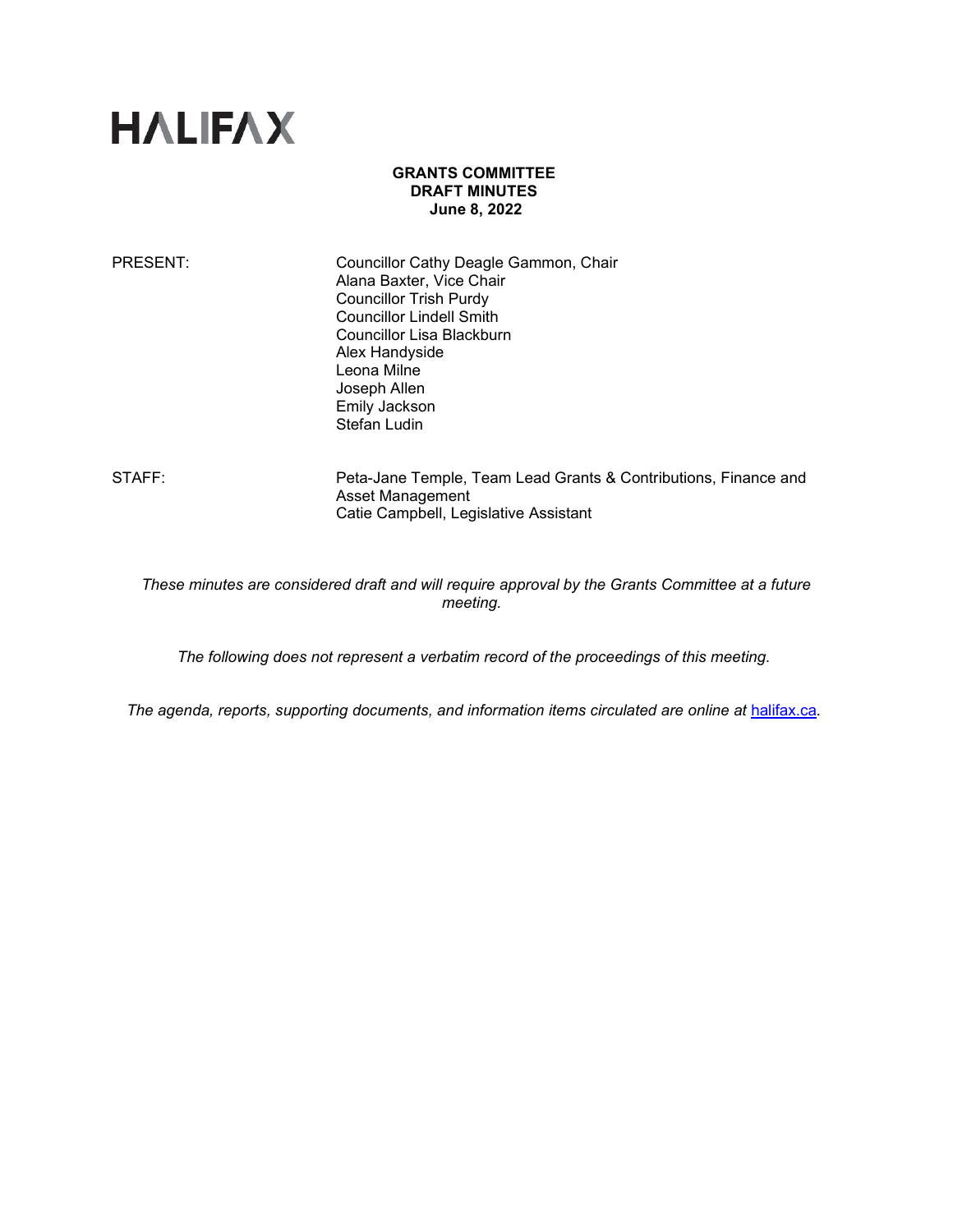*The meeting was called to order at 10:03 a.m., and the Committee adjourned at 10:44 a.m.*

# **1. CALL TO ORDER AND LAND ACKNOWLEDGEMENT**

The Chair called the meeting to order at 10:03 a.m. and acknowledged that the meeting took place in the traditional and ancestral territory of the Mi'kmaq people, and that we are all treaty people. 

## **2. APPROVAL OF MINUTES – May 9, 2022**

MOVED by Councillor Purdy, seconded by Councillor Blackburn

#### **THAT the minutes of May 9, 2022 be approved as circulated.**

#### **MOTION PUT AND PASSED.**

## **3. APPROVAL OF THE ORDER OF BUSINESS AND APPROVAL OF ADDITIONS AND DELETIONS**

Additions*:* None

Deletions*:* None

As provided for in Section 12(5) of Administriative Order One, Councillor Lisa Blackburn requested that Item 9.1.2 – Rural Transit Funding Program and Item 9.1.3 - Volunteer Search and Rescue Grants Program Awards 2022/2023 be discussed ahead of Item 9.1.1 – Community Grants Program: Fiscal Year 2022-23 Recommended Awards.

MOVED by Councillor Blackburn, seconded by Stefan Ludin

**THAT the agenda be approved as amended.**

#### **MOTION PUT AND PASSED.**

#### **4. BUSINESS ARISING OUT OF THE MINUTES**

#### **5. CALL FOR DECLARATION OF CONFLICT OF INTERESTS**

#### **6. CONSIDERATION OF DEFERRED BUSINESS – NONE**

**7. CORRESPONDENCE, PETITIONS & DELEGATIONS 7.1 Correspondence 7.2 Petitions – None 7.3 Presentation – None**

# **8. INFORMATION ITEMS BROUGHT FORWARD – NONE**

#### **9. REPORTS 9.1 STAFF 9.1.1 Community Grants Program: Fiscal Year 2022-23 Recommended Awards**

The following was before the Committee:

- A staff recommendation report dated May 2, 2022
- A staff memorandum dated May 27, 2022

MOVED by Joseph Allen, seconded by Stefan Ludin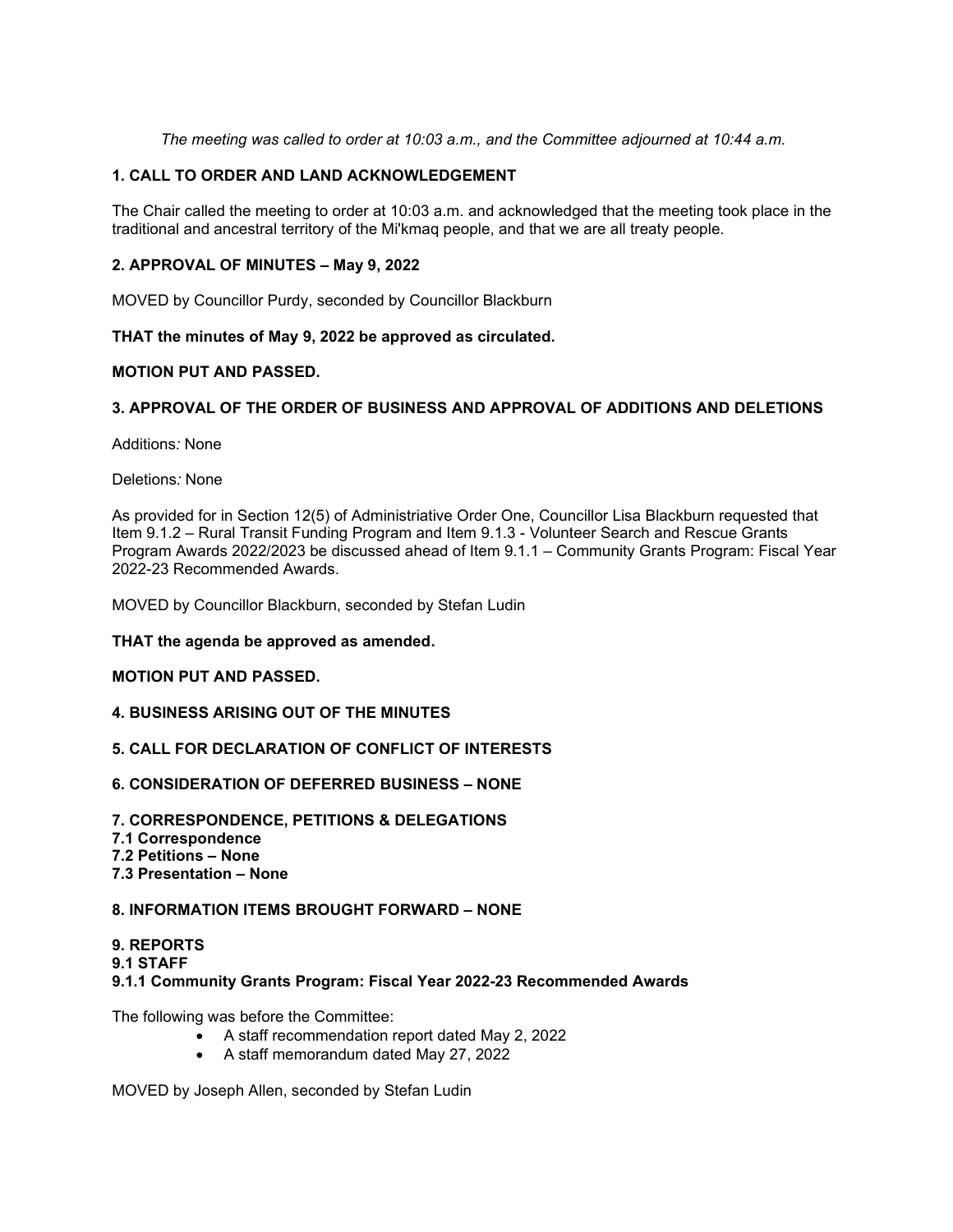**THAT the Grants Committee recommends that Halifax Regional Council approve sixty-one (61) awards as detailed in Attachment 2 of this report for a combined total of \$468,764 from Operating Account M311-8004 Community Grants.**

#### **MOTION TO AMEND PUT AND PASSED.**

Moved by Joseph Allen, seconded by Councillor Blackburn

**THAT the Grants Committee recommend Regional Council approve fifty-nine (59) awards as detailed in Attachment 2 of the staff report dated May 2, 2022 and the staff memorandum dated May 27, 2022 amended to exclude Item 25 Cathedral of All Saints and Item 38 Adsum for Women and Children, for a combined total of \$452,714 from Operating Account M311-8004 Community Grants.**

Peta-Jane Temple, Team Lead Grants & Contributions, Finance and Asset Management responded to questions of clarification from the Grants Committee*.*

#### **MOTION PUT AND PASSED AS AMENDED.**

#### **9.1.2 Rural Transit Funding Program**

The following was before the Committee:

• A staff recommendation report dated April 20, 2022

MOVED by Councillor Purdy, seconded by Councillor Blackburn

**THAT the Grants Committee recommends that Halifax Regional Council approve grants pursuant to the Rural Transit Grants Administrative Order, for the 2022/23 fiscal year, to a maximum of \$470,000, including the grants set forth in Table 2 of this report.**

Lisette Cormier, Program Coordinator, Halifax Transit responded to questions of clarification from the Grants Committee*.*

#### **MOTION PUT AND PASSED.**

#### **9.1.3 Volunteer Search and Rescue Grants Program Awards 2022/2023**

The following was before the Committee:

• A staff recommendation report dated May 2, 2022

MOVED by Councillor Blackburn, seconded by Alana Baxter

#### **THAT the Grants Committee recommends Regional Council to approve the award of four (4) Operating Grants as described in the Discussion section of this report for a total of \$141,300.**

Erica Fleck, Assistant Chief, Halifax Regional Fire and Emergency responded to questions of clarification from the Grants Committee.

#### **MOTION PUT AND PASSED.**

#### **9.2 GRANTS COMMITTEE – NONE**

## **9.3 COMMITTEE MEMBER UPDATES**

**10. ADDED ITEMS – NONE**